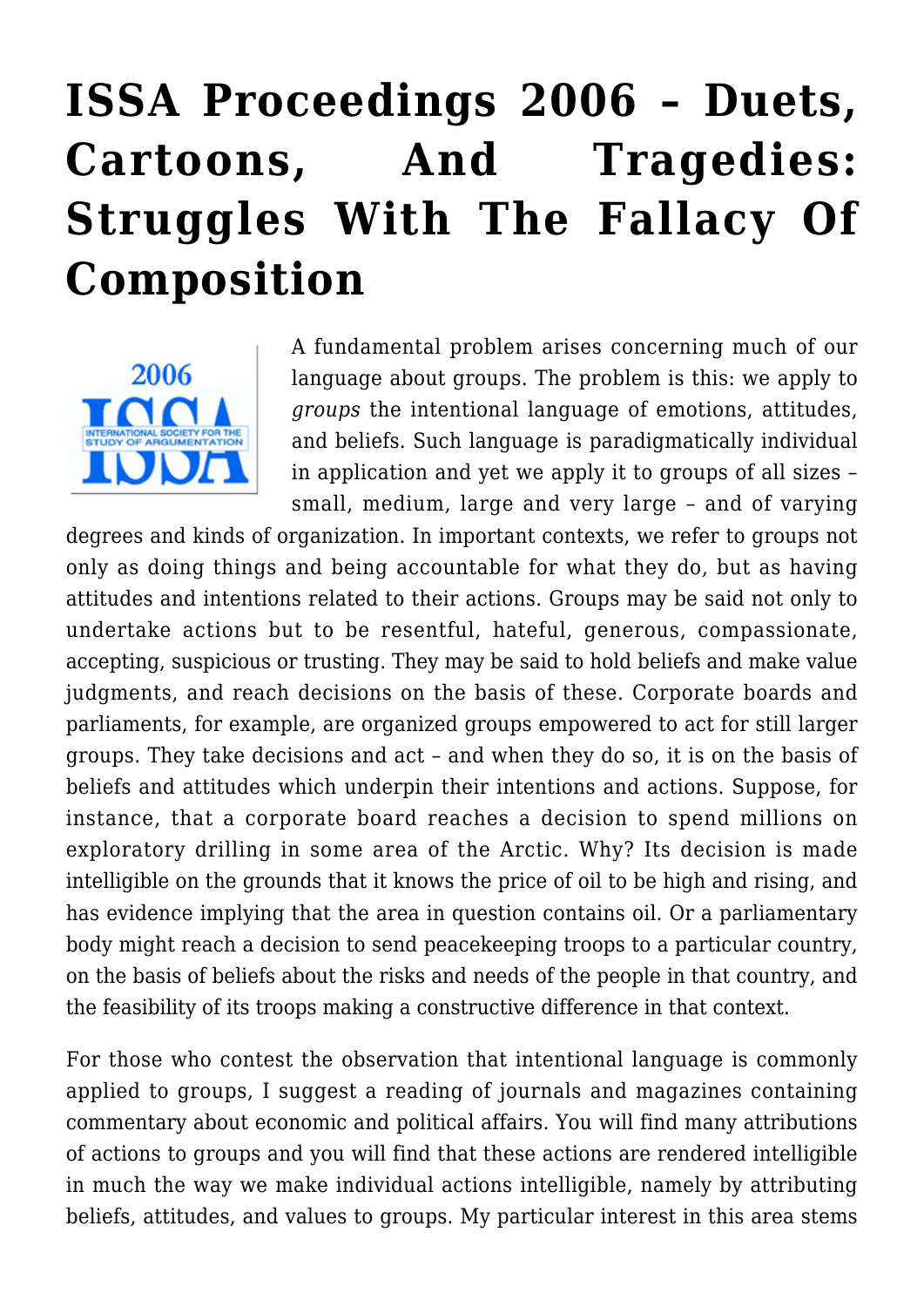from work on challenges of political reconciliation, and from seeing how questions about compositional attributions arise in that context. However, as the preceding examples will show, compositional attributions are by no means restricted to that sort of context.

For convenience, let us call the application of intentional language to groups the compositional phenomenon. The *compositional phenomenon* strikes many people as highly problematical. Many have raised difficulties about it, saying that it cannot possibly make sense for groups to think, feel, believe, and decide. Why not? Because groups are not *conscious*; there is no group mind. Some go even further, contending that groups cannot do anything, *qua* groups, and cannot properly be held accountable for their actions. (Miller 2001) This claim strikes me as implausible to the point of perversity, and I will not explore it here. I will assume that groups, small or large, organized or not, can do things. In fact there are some things that can only be done by groups – performing choral works, reaching a jury decision, winning a soccer game, and passing laws in parliament being obvious examples.

In discussions of group conflict and its resolution, the compositional phenomenon is quite conspicuous. We find, for example, allusions to distrust, trust, apology, forgiveness, and reconciliation as phenomena in politics, in the relations between groups. (Govier 1997) Does such discourse make sense? Can we engage in it without systematically committing mistakes of logic and metaphysics? These questions will be the focus of this presentation.What I have in mind here is the Fallacy of Composition, in which we mistakenly infer conclusions about wholes or groups from premises about parts or individuals.

In this presentation, I consider a number of themes related to the compositional phenomenon. First, I consider several responses that would purport to eliminate it. I then move on then to set it in the context of theory of argument. The view I will take is that there really is a problem here, the Fallacy of Composition is genuinely a fallacy, and an important one – but that the gap underlying this fallacy can be plausibly bridged in some cases.

## *Some Preliminary Metaphysics*

As discussed here, the problem of compositional attributions begins from the supposition that, with respect to intentional language, group attributions are problematical whereas individual attributions are not. This casting of the problem will seem correct to many. Nevertheless, there are several ways of resisting the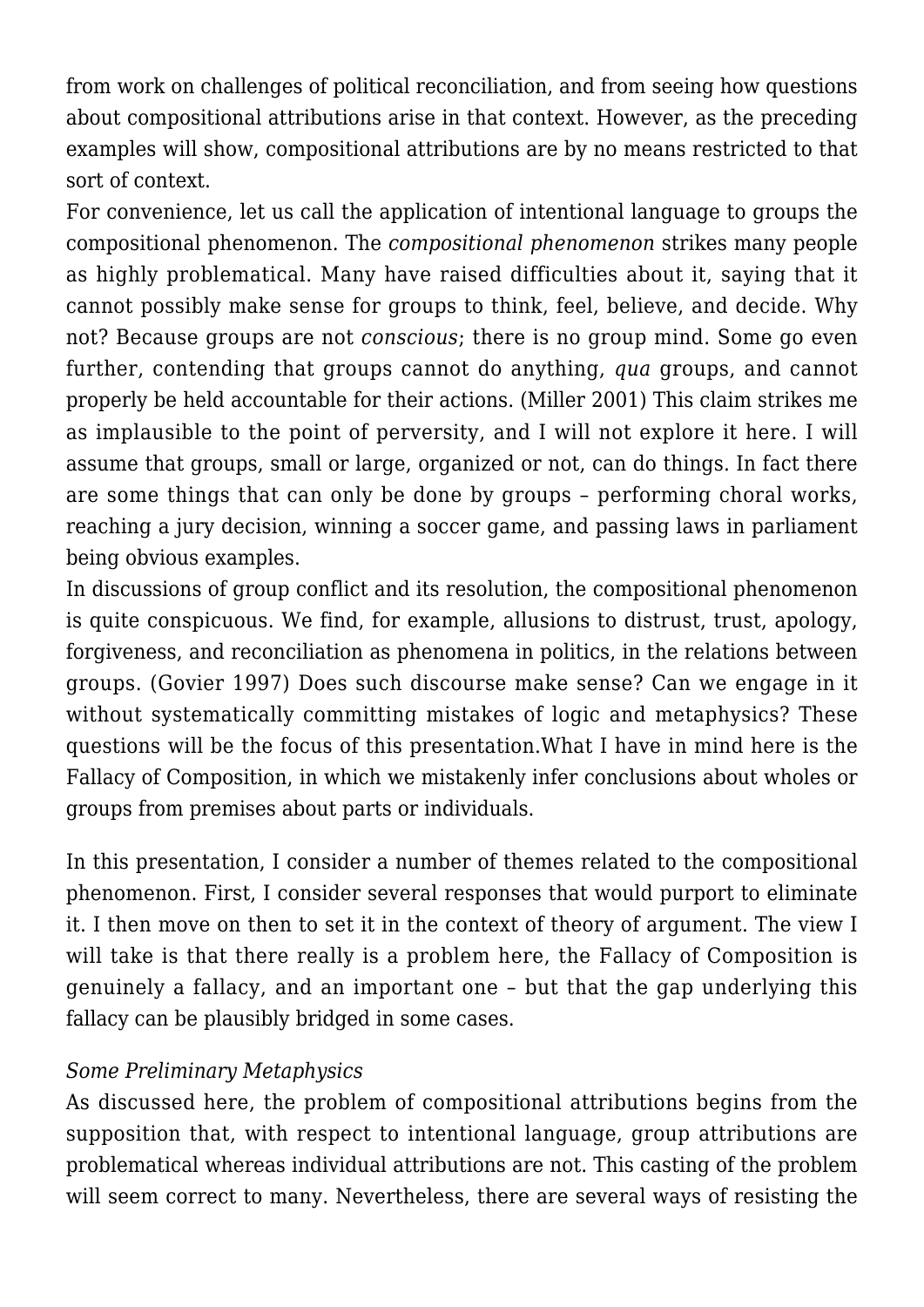dichotomous contrast between individual and group that constructs this problem. First, the individual can be regarded as a kind of plurality or collectivity. (Graham 2002) Hume, for instance, famously compared the self to a commonwealth. Seeking to understand personal identity, Hume argued that we attribute it on the basis of relations of resemblance and causation between the distinct perceptions of the mind. Stating that impressions cause ideas, which then cause further impressions, Hume said, "In this respect, I cannot compare the soul more properly to any thing than to a republic or commonwealth, in which the several members are united by the reciprocal ties of government and subordination, and give rise to other persons, who propagate the same republic in the incessant changes of its parts. And as the same individual republic may not only change its members, but also its laws and constitution; in like manner, the same person may vary his character and disposition, as well as his impressions and ideas, without losing his identity. Whatever changes he endures, his several parts are still connected by the relation of causation." (David Hume, *Treatise of Human Nature*, Chapter 35.) Hume offered this comparison not as an argument from analogy, but rather as an explanatory illustration of his theory about causal relations among the distinct perceptions that constitute a human mind.

Hume, then, endorsed an account in which individual selves were compositional. As illustrated in the comparison between the self and the commonwealth, Hume argued that individuals are composite; the implication here seems to be that there is no categorical difference between the individual self and some composite entity such as a republic or commonwealth. If we were to endorse such an account, we might conclude that the dichotomy between *group* and individual levels of analysis be resisted.

A differently oriented approach can provide different grounds for the same conclusion. Often emotions and attitudes that are attributed to individuals presuppose interactions with other persons (Graham 2002), or are themselves the product of cultural patterns and responses. For instance, an individual who is suspicious of persons in another ethnic group may hold these attitudes because of beliefs and feelings acquired from traditions in the culture. To some extent, people believe, feel, and think as they do because of enculturation. (Govier 1997) Rather than presuming that we need to explain group attitudes by arguing up to macro from micro, one could insist that explanation goes in the opposite direction, downward from macro to micro. There are, of course, variations in individual responses to cultural traditions.While one person may inherit racial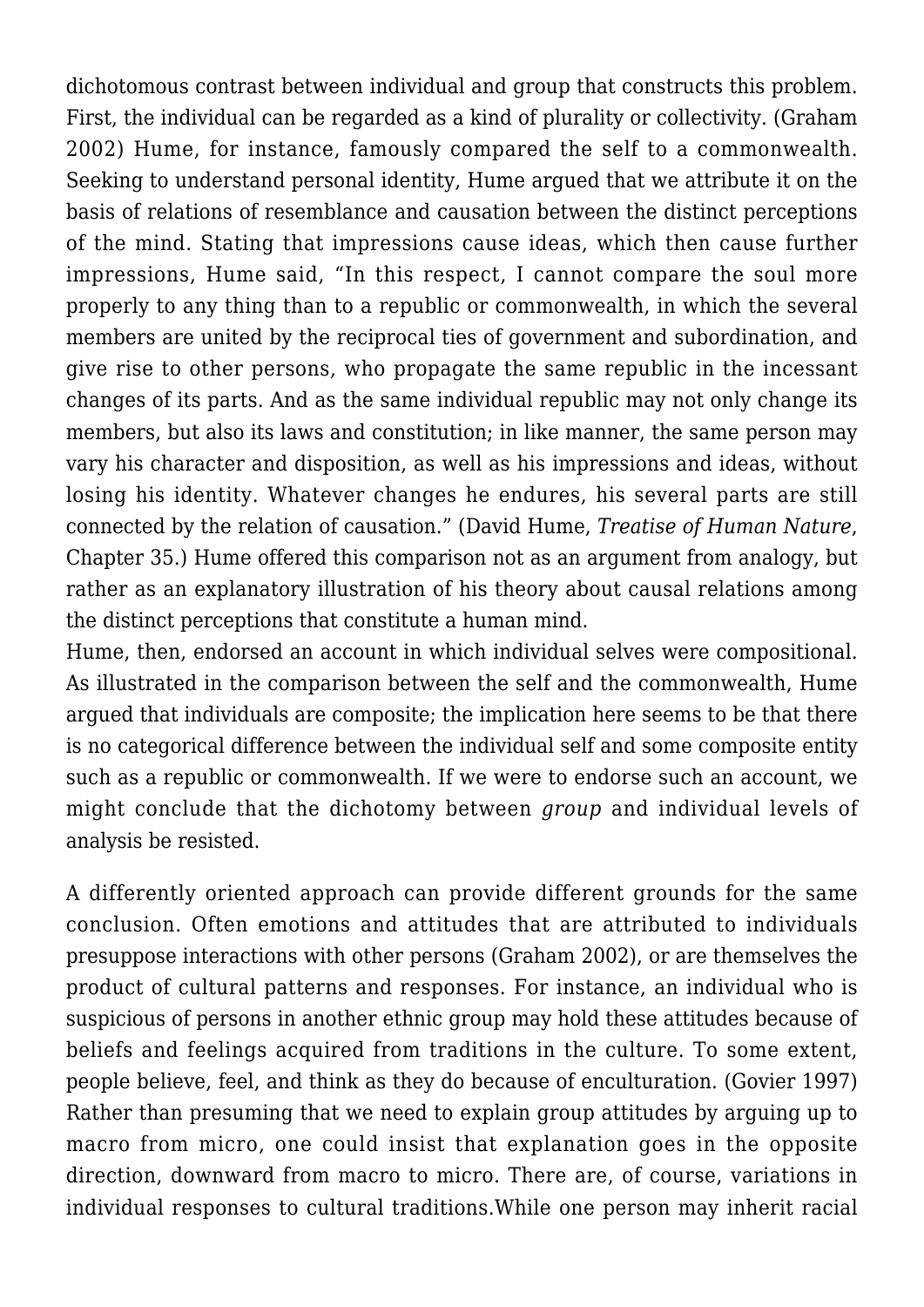prejudice from his culture, another may find it repugnant and be motivated to struggle against it. (Cohen 2001, Moody-Adams 1997)

These broadly metaphysical considerations argue against any exclusive and exhaustive dichotomy between individual and collective. But such considerations are too general to defeat the concerns of those who find compositional attributions problematic. They do not address the specific gaps when evidence about individual persons (whatever their metaphysics) is cited as support for conclusions about groups of such persons. As we shall see, many arguments for compositional attributions are weak, falling into the well-known trap of the Fallacy of Composition.

*On a Pragmatic Level: Three Disputed Responses – and a Further Proposal*

Apart from these broadly oriented metaphysical arguments, there are three further reactions to the compositional phenomenon as it is commonly constructed. These are:

1. *The Forbidding Response.* On the forbidding view, all intentional language, as applied to groups, is based on error; compositional attributions should be banned because intentional language applies paradigmatically to individuals. It should not be extended to groups, because groups are not conscious and are thus not the sorts of entities that can have beliefs, attitudes, and feelings. (Miller 2001)

2. The Legitimating Response. On this view, intentional language as applied to groups must be legitimate because it passes the only realistic and sensible test of legitimacy – namely actual use. Along the lines of ordinary language philosophy and the later Wittgensteinian philosophy, which stated that ordinary language is all right as it is, one might simply resist any systematic criticism of standard practice. (Wittgenstein 1963) After all, we regularly employ compositional attributions when they interpret and respond to actions and events; given that they do so, compositional attributions are functional. To seek to reform ordinary language on philosophical grounds would be misguided and futile.

3. *The Discriminatory Response*. On this view, there are indeed contexts in which intentional language applies to groups. We know from experience of war and intense conflict that nations and groups are often suspicious of each other and harbour feelings of resentment and hostility, based on felt grievances about wrongs of the past. That groups and nations have often had relationships characterizable in these ways are established facts of history. Such considerations are part of standard lore in the so-called realist school of international relations. Distrust and fear are frequently said to characterize relations between nation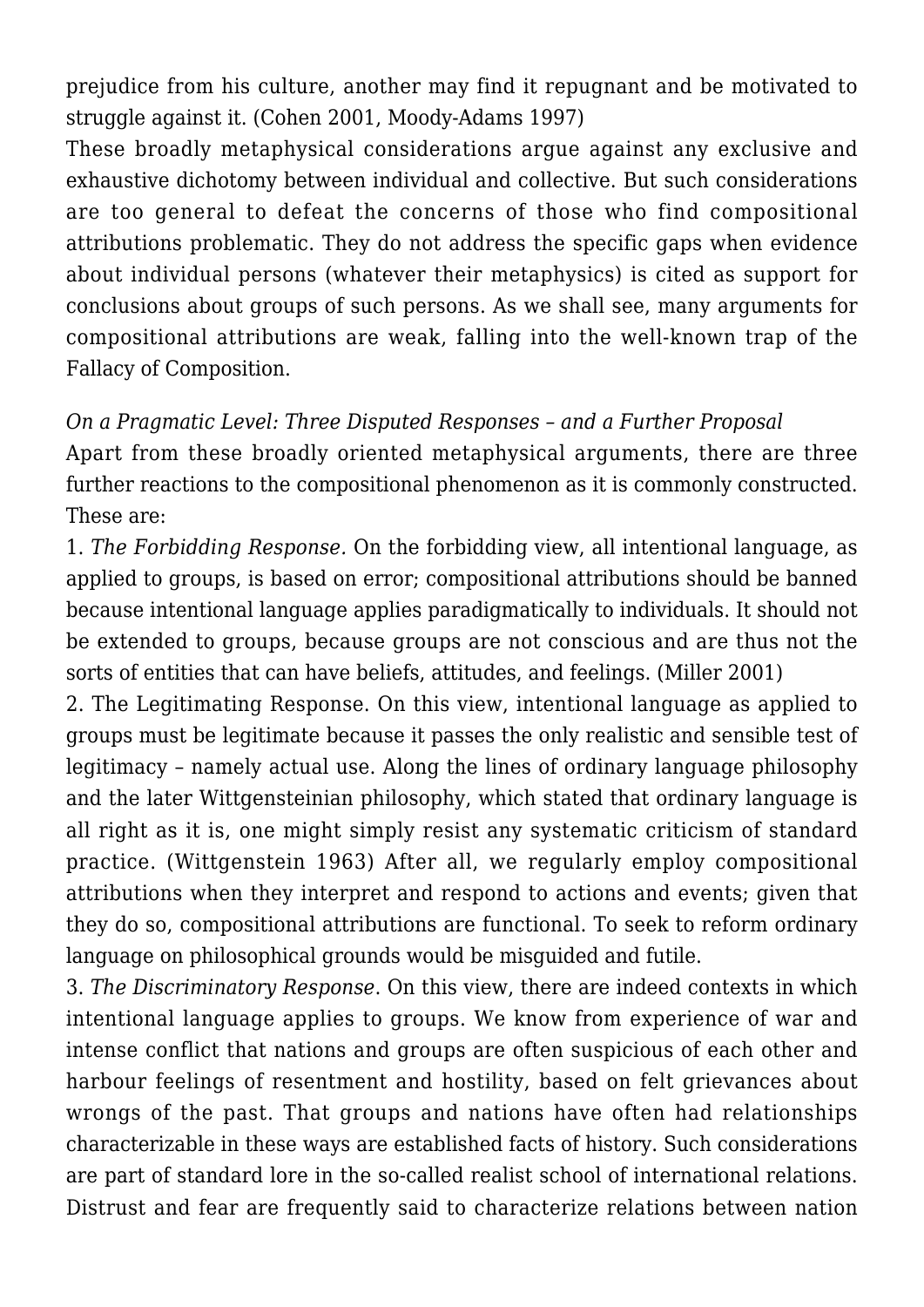states. On the Discriminatory account, such negative attributions are allowed but if we attribute such traits as compassion, generosity, forgiveness, and trust to groups, that goes too far in the direction of idealism, being too emotional and value-laden to be realistic. Positive intentional attributions must be resisted or systematically reinterpreted as manifestations of self-interest. On the Discriminatory account, it is insisted that ethically positive traits are purely individual.

I submit that all three of these responses are open to criticism. An objection to the forbidding response is that it is dogmatic, inflexible, and unrealistic given standard practice. An objection to the legitimating response is that its confidence in ordinary language goes too far in avoiding explanation and justificatory argument. An objection to the discriminatory response is that it is biased toward the negative. This response is grounded more in a Hobbesian attitude to the social world than in a sound theory of logic and language. Consistency indicates that if we can make sense of a nation *distrusting*, we can make sense of a nation *trusting*; if we can make logical and epistemic sense of a group *resenting*, we can make sense of a group *forgiving*;

In this presentation, I develop a fourth approach, along the following lines.

4. *Compositional Construction*, or *Gap-filling*. On this view, compositional attributions pose questions, especially when claims about group actions and attitudes are based on evidence about individuals. Real issues arise. The challenge is to acknowledge the gap and the problem, and find ways in which the gap can be bridged.

## *The Fallacy of Composition: Examples and Comments*

To relate this problem more specifically to issues about argument and argumentation, I move to consider the Fallacy of Composition. I might add here that this fallacy has been strikingly memorialized in a sculpture by that name at the University of Groningen. This sculpture, a lighted structure, by Trudi van Berg and Jos Steenmeijer, occupies most of a wall on the building for the Faculty of Economics.

As is well-known, the Fallacy of Composition is committed when there is reasoning from premises about *parts* to a conclusion about a *whole.* There are many interesting instances of this fallacy, and many important questions, that arise in material and physical contexts. Here, I consider primarily social phenomena, given my interest in compositional attributions to groups of people.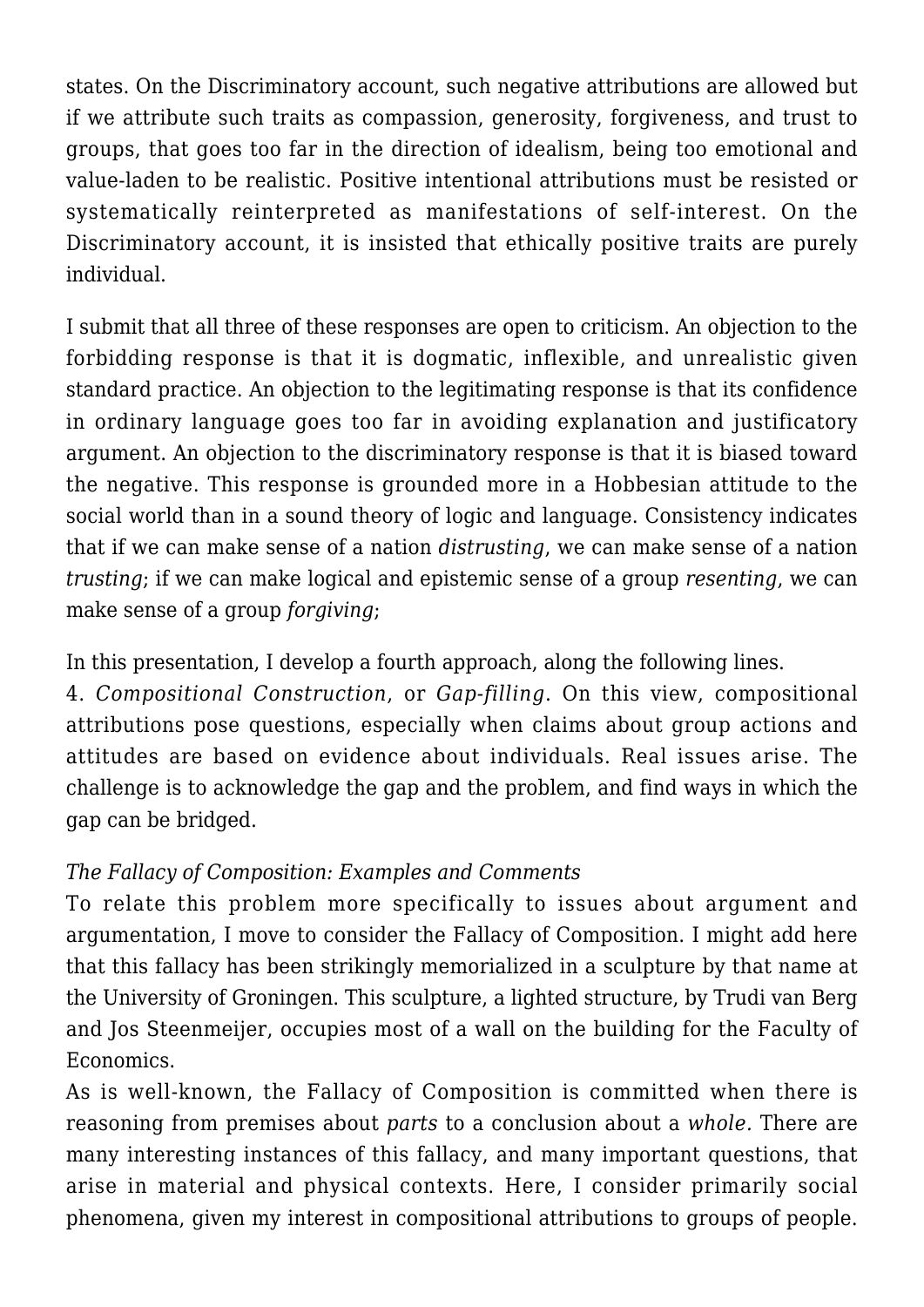In the social context, instances of this fallacy typically involve premises about individuals and conclusions about some group of which those individuals are members. There are, of course, many examples of such flawed arguments. I will mention several instances here.

*The Duet*: John is a terrific tenor and Susan is a brilliant soprano. So a duet by John and Susan will be superb.

*The Cartoons*: A Danish newspaper, under a particular editor, publishes some cartoons that are found to be offensive by some Muslims. Through this action, *Denmark* has offended *Muslims*.

*The Tragedy of the Commons*: If one farmer grazes his cattle on the commons, that will be beneficial for him; therefore if all the farmers graze their cattle on the commons, that will be beneficial for all.

*The Dinner Party*: No one would set out dinner for her family and exclude one member from the table, refusing for no good reason to allow the ostracized person to eat. You can see from this that it is wrong for some human beings to have inadequate food while many others enjoy good meals. Therefore the world community should accept responsibility for world hunger.

*The Utilitarian:* Each person desires his own happiness, and each person's happiness is in that way a good to that person. Therefore the general happiness is a good to the aggregate of persons.

In the Fallacy of Composition, the basic mistake is not merely quantitative. It arises from the fact that there are often significant structural differences between the micro and macro level. We go astray if we reason so as to fail to consider those differences. In the social context, which is our concern here, there are significant differences between individuals as such and groups comprised of these individuals in relationship with each other. Individuals in groups stand in relationships to each other and *interact* – sometimes cooperatively, sometimes conflictually, sometimes when occupying institutional roles, sometimes according to various habits and expectations. (May 1987) The nature and quality of the interactions between individuals in a group affects that group – even when it is very small, as in the case of the duet. If we reason that (simply) because John and Susan are both good singers as *individuals*, they will be good as a *duet*, we have ignored the fact that to present a successful duet, these two have to harmonize and work together. We have made a mistake, ignoring complications and complexities which may arise from their need to work together.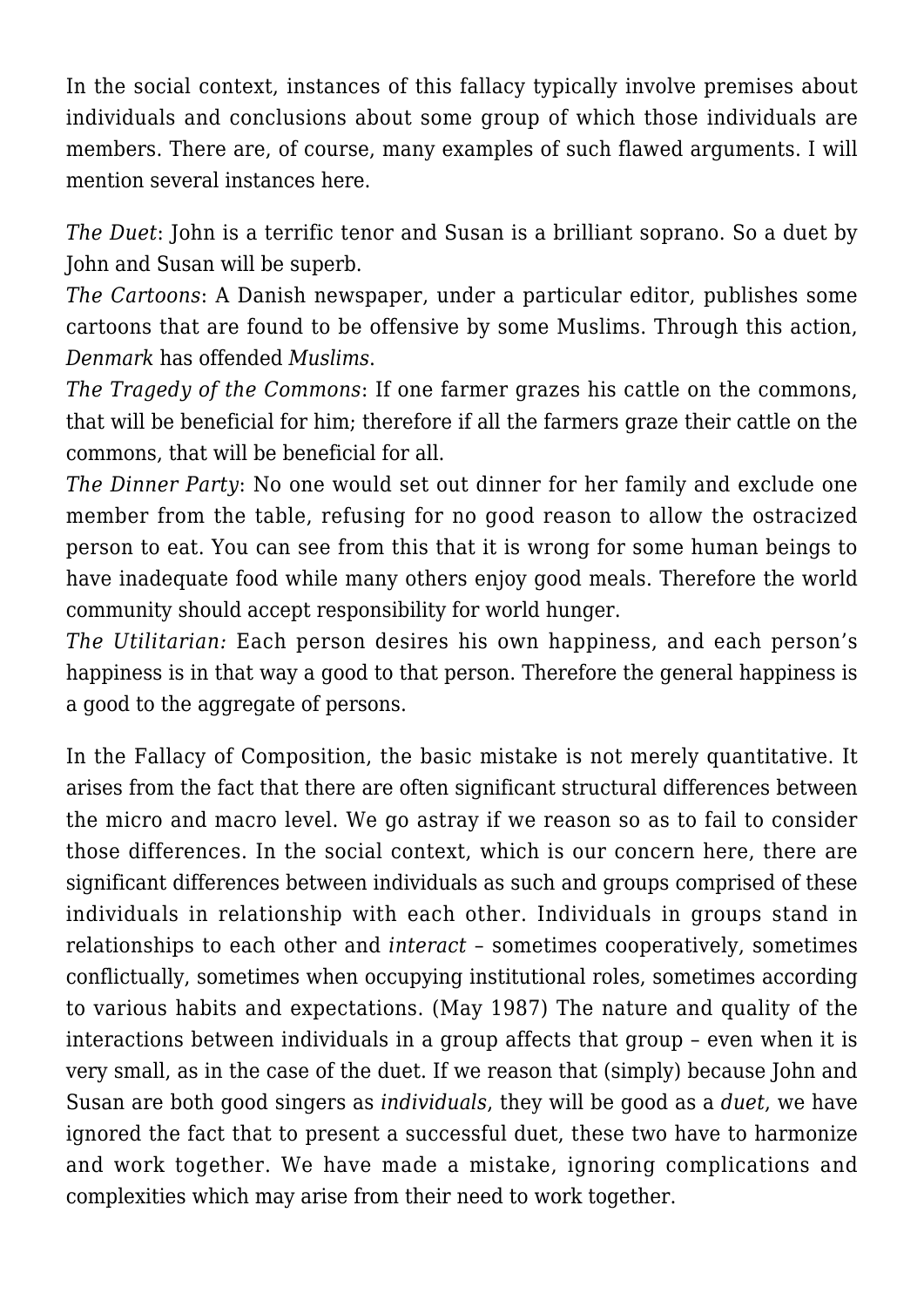In terms of the theory of argument, it is interesting to note that the Fallacy of Composition can appear in arguments of different types. If an argument is taken to be *deductive*, and the premises are about individuals while the conclusion is about a group, clearly that argument will be deductively invalid in the straightforward sense that it will be possible for the premises to be true while the conclusion is false. We may locate the Fallacy of Composition within this gap. If an argument is taken to be an *analogical* argument in which the primary subject is a macro phenomenon, while the analogue is described at the micro level, the analogy will be inadequate because there are relevant differences between the analogue and the primary subject. We consider the Fallacy of Composition in considering the nature and relevance of these differences. If an argument from individual to group is taken as *inductive generalization*, it can be criticized as hasty; the individual cases do not give sufficient evidence about the group as a whole. If it is regarded as an *inference-to-the-best-explanation*, there will be doubts about whether a compositional attribution to a group does, indeed, provide the best explanation of the possession of characteristics by an individual or individuals, given that individuals within the group may differ from each other and can exert a certain degree of autonomy.

Concerning the gap constitutive of the Fallacy of Composition, there are two crucial factors to be considered.

(a) The problem of *less*. The individuals, considered simply as individuals, are *less* than the group considered as such, because they do not stand in relationships to each other, do not interact, cannot be said either to cooperate or to be in conflict, and are not organized institutionally.

(b) The problem of *more*. The individuals, considered as such, are *more* than groups as such, since individuals have something every group lacks, namely *consciousness*. An individual can literally, by himself or herself, think, reflect, plan, choose, feel, amend her feelings and so on. No group has consciousness in the literal sense in which an individual has consciousness.

In pursuing the gap-filling approach, I will return to these basic problems of less and more.

## *Reducing Composition to Something Else?*

But first it will be useful to consider some approaches that will be resisted here. In a version of the legitimating response to our problem, the very notion of a Fallacy of Composition may be contested. For example, one might say that there are recognized figures of speech in which one element serves to represent the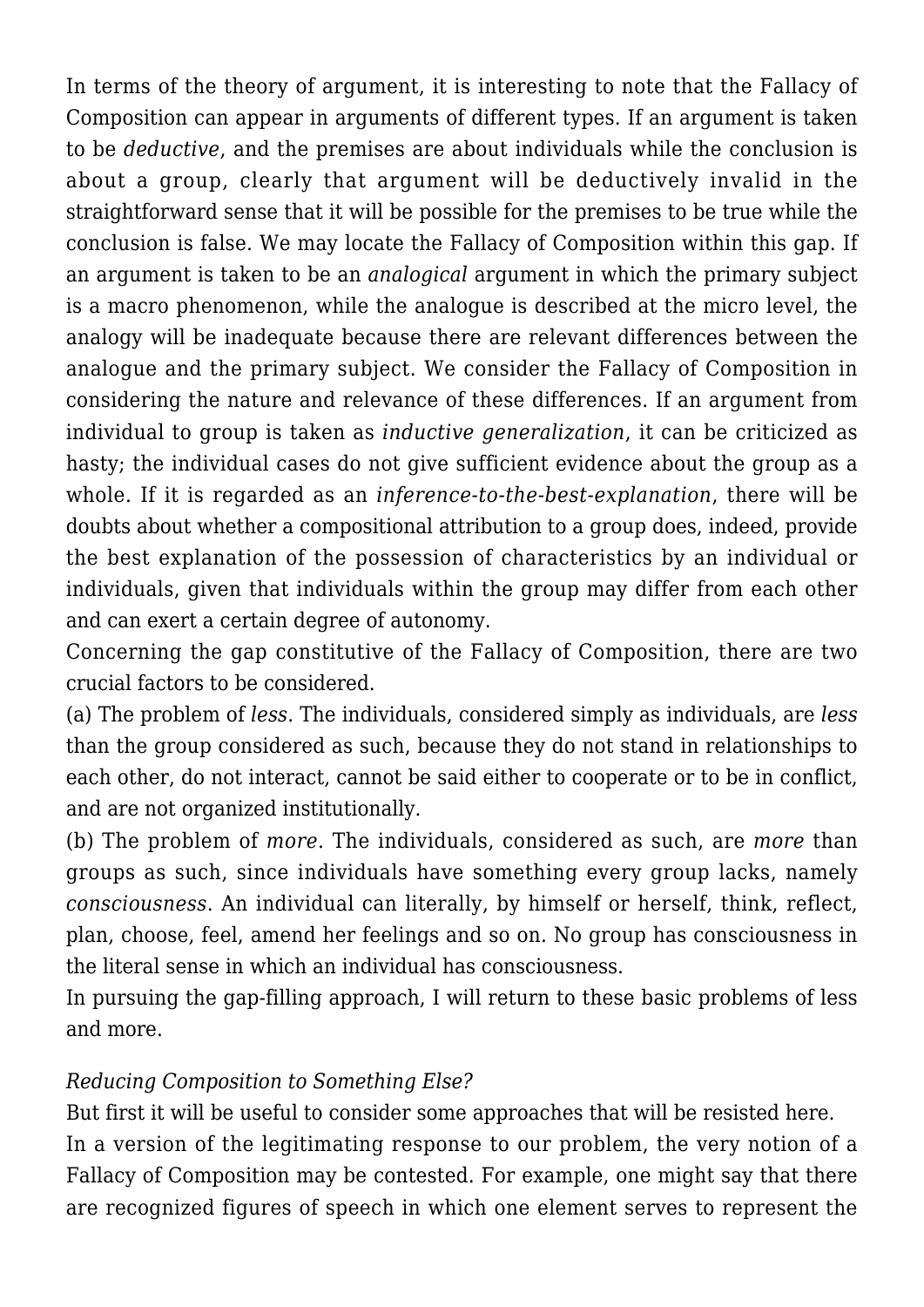whole - as when we say "all hands on deck" or "give us this day our daily bread". The figure of speech here is that of synecdoche. And in these familiar expressions, it is quite clear what is being said. The *hand* represents the person of a crew member and the *bread* represents the nutritional needs of people. Surely these things are understood and only the most pedantic person would object to these ways of talking. Synecdoche, one might say, has been around for a while and is an unobjectionable device.

Within political discourse, consider this statement: 'Berlin opposes Washington on Iraq.' In this locution, we find synecdoche insofar as the capital cities are named to represent the people of nation states. Pedantically we can spell it out: to say that Berlin opposes Washington on some matter is to say that Germans, as represented by their government in Berlin, disagree with Americans, as presented by their government in Washington, on policies regarding Iraq. One might insist that what is said is surely understood and perfectly legitimate; there is no problem here, we know what is meant, and synecdoche is an established mode of speech. But wait a minute: this case, unlike that of the hands on deck, this claim about Washington and Berlin involves a *compositional attribution*. There is does seem to be some amount of philosophical mystery in the matter. What does it mean for a nation or collectivity (Germany, or Germans) to *disagree* with another nation or collectivity (the United States, or Americans)? How are we to understand such claims? What sorts of evidence would support them? This is the compositional problem. The fact that we understand synecdoche in some other contexts does not make the compositional problem disappear in this sort of context.

It is sometimes said that the Fallacy of Composition has to be judged case by case and is in this respect a 'material' fallacy and not a formal one. (In this context, 'formal' and 'general' should not be confused. My treatment claims to be general, but not formal.) (Govier 1987, 1999). I leave the social sphere to find a simple example here. Consider, for instance, the case of a uniformly brown cookie; say it is a peanut butter cookie and its ingredients have been well mixed by the cook so that all its visible parts are brown. If we were to reason that because all the visible parts of the cookie are brown, the cookie itself is brown, we would reach a true conclusion. Yes indeed. However this result does not mean our argument from parts to the whole avoids errors in reasoning. We got to the true conclusion by luck alone. It does not follow from the fact that we sometimes get lucky and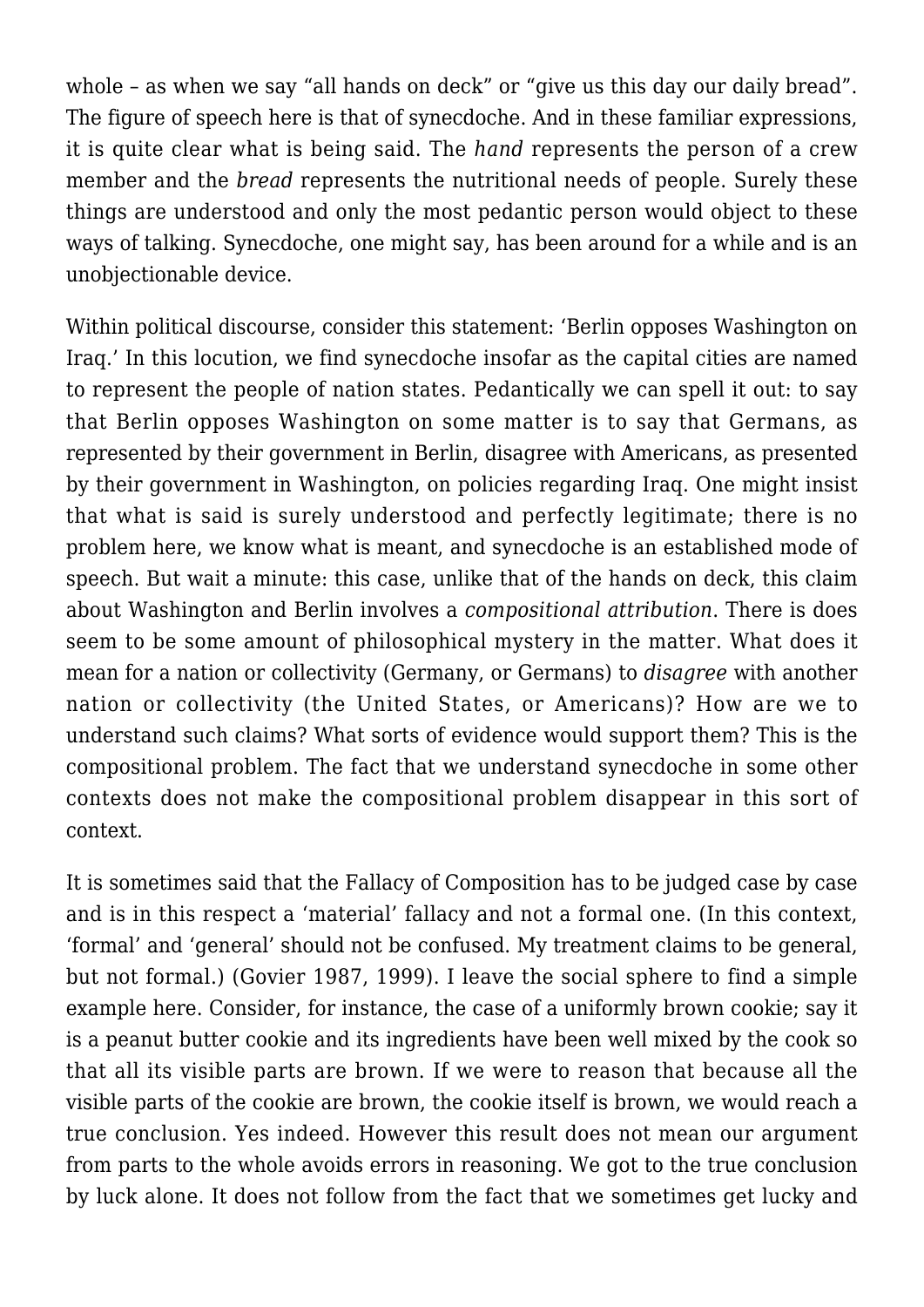arrive at a true conclusion that the Fallacy of Composition is material and has to be understood on a case-by-case basis. There is still something wrong with the argumentation scheme in the case; there is a problem with any general scheme reasoning from parts to whole with no gap-bridging device. That we are lucky in some cases, because in those cases the shift from micro to macro happens in this instance not to be negatively relevant to the conclusion, does *not* show that the general scheme is rationally defensible.

Perhaps what is going on in compositional attributions is akin to, or an instance of, stereotyping. We too easily form a 'them', where instead distinctions and divisions are needed. In some cases, our simplistically formed category of 'them' serves to buttress the polarization or even the demonization of an 'out-group' as contrasted with an 'in-group.' The basic mistake here is that a group is cast according to the attributes of some few individuals within it. Although some generalizations about groups may hold true, statistically, there are individuals within a group who do not fit the stereotype. And furthermore even a description that applies to a majority of individuals within a group may not apply to the group considered as a collectively.

The notion of stereotyping seems to fit the case of the Danish cartoons. Initially it was one editor who chose to commission and publish the contested depictions of Mohammed. This man, Flemming Rose, commissioned the drawings for a children's book, and did that for reasons of his own. Rose suspected that Danes were self-censoring in their comments on Islam and Islamism because they were afraid of intense reactions, including physical violence, by radical Islamists. He wanted to find whether people would be bold enough to make some drawings and send them in. Rose said, "I commissioned the cartoons in response to several incidents of self-censorship in Europe caused by widening fears and feelings of intimidation in dealing with issues related to Islam." (Rose 2006) Flemming Rose was one individual in one particular situation, with his own quite specific goals and concerns. In the initial situation, there was little reason to deem him typical of Danes generally; nor was he in any way authorized to represent Danes as a collectivity. In their response to the distribution of the cartoons, some Muslims in some countries rioted, burned embassies, and advocated boycotts of Danish products on the ground that the cartoons were blasphemous and offensive. It is by no means clear that Flemming Rose offended *Muslims in general*. But even if we say that he did, a vast leap is made attitudes attributed to Rose are attributed to *Danes more generally*. Flemming Rose is not all Danes or most Danes; still less so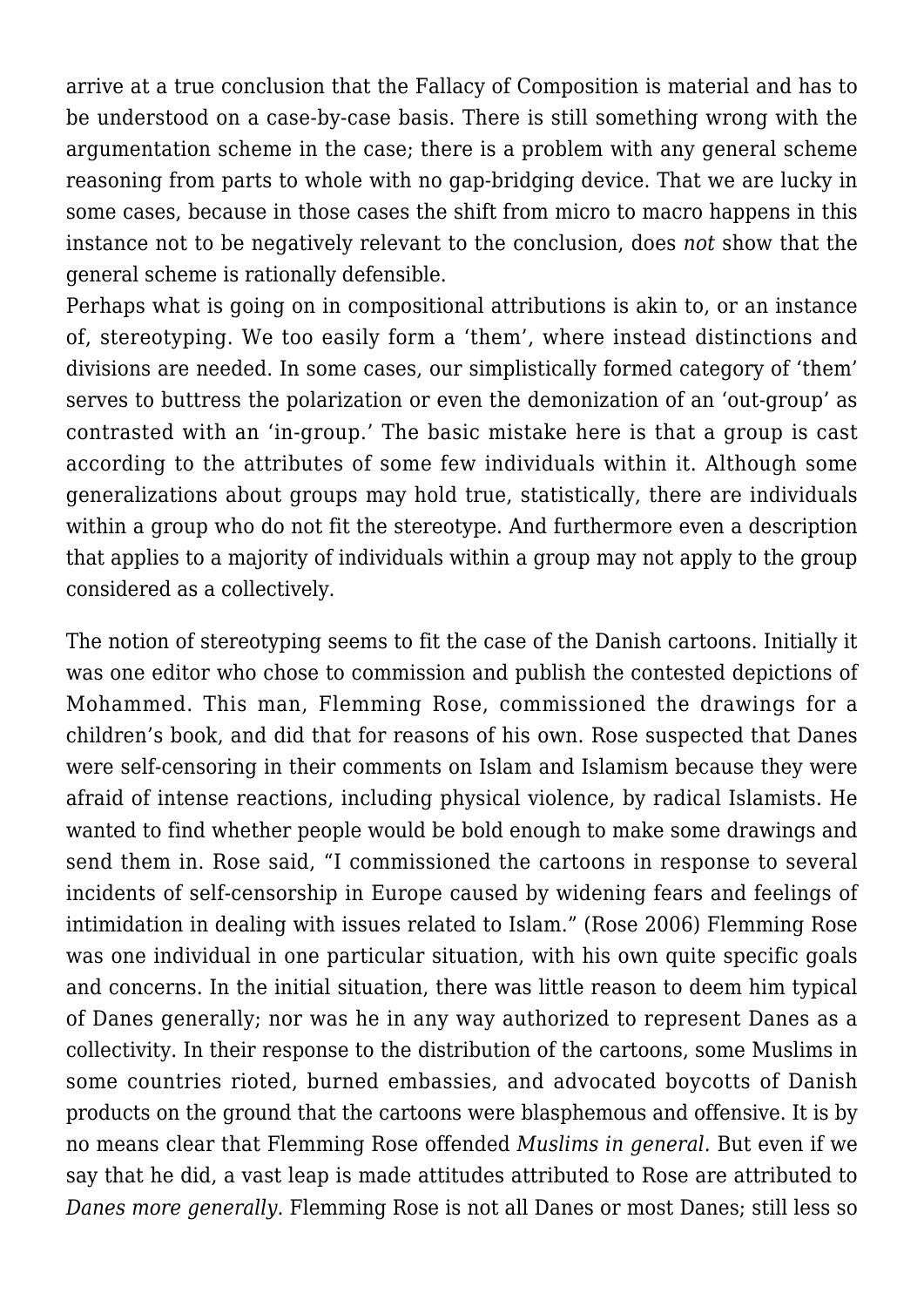did he represent the state of Denmark. (As embassies and products of Denmark were attacked, Danes began to rally to support Flemming Rose. At that point it could be more plausibly argued that 'Denmark' supported his actions; this scenario seems characteristic of the polarization underlying serious group conflict. )

One of the strongest objections was to a particular cartoon depicting Mohammed wearing a turban with a bomb in it. If Mohammed is represented as a terrorist and is the prophet of this religion, then, one might say, that the person who drew this particular cartoon was himself guilty of stereotyping because in his representation of the bomb in the turban, he implied that all Muslims are violent terrorists. About this suggestion, Rose commented, "Angry voices claim the cartoon is saying that the prophet is a terrorist or that every Muslim is a terrorist. I read it differently: *Some* individuals have taken the religion of Islam hostage by committing terrorist acts in the name of the prophet. They are the ones who have given the religion a bad name." It did not escape the attention of commentators that *violent* reactions to the stereotyping of one's group as *violent* only serve to confirm the very stereotype that one protests. (Fatah 2006) But then this whole matter is not, fundamentally, one where we would expect logic to reign supreme.

Some of these reflections suggest an inductive interpretation of the Fallacy of Composition, according to which we would assimilate it to another fallacy, that of Hasty Generalization. Leaving the cartoons and conflicts surrounding them, I turn here to a dispute regarding the South African Truth and Reconciliation Commission. Many of the TRC's early defenders – including Archbishop Desmond Tutu himself – emphasized stories of *individual forgiveness and reconciliation*, and then went on to speak of national reconciliation between black and white South Africans. (Tutu 1999) The logical gap is apparent here. But what is its nature, exactly? Is the problem simply that there were not enough individual stories… the sampling of cases was not large *enough*, and possibly not representative, so that there is a problem of hasty generalization? To generalize to '*most'* or *'all*,' we need more of the *some* – and that is the problem? I do not think that is quite the problem here. Getting *more* of the *some* would not suffice, because it would not address the issue of level shift, from micro to macro, from relationships between individuals to relationships between large groups. For a group to forgive another group, or to reconcile with it, group processes are required. If we are to say that there is some kind of reconciliation between groups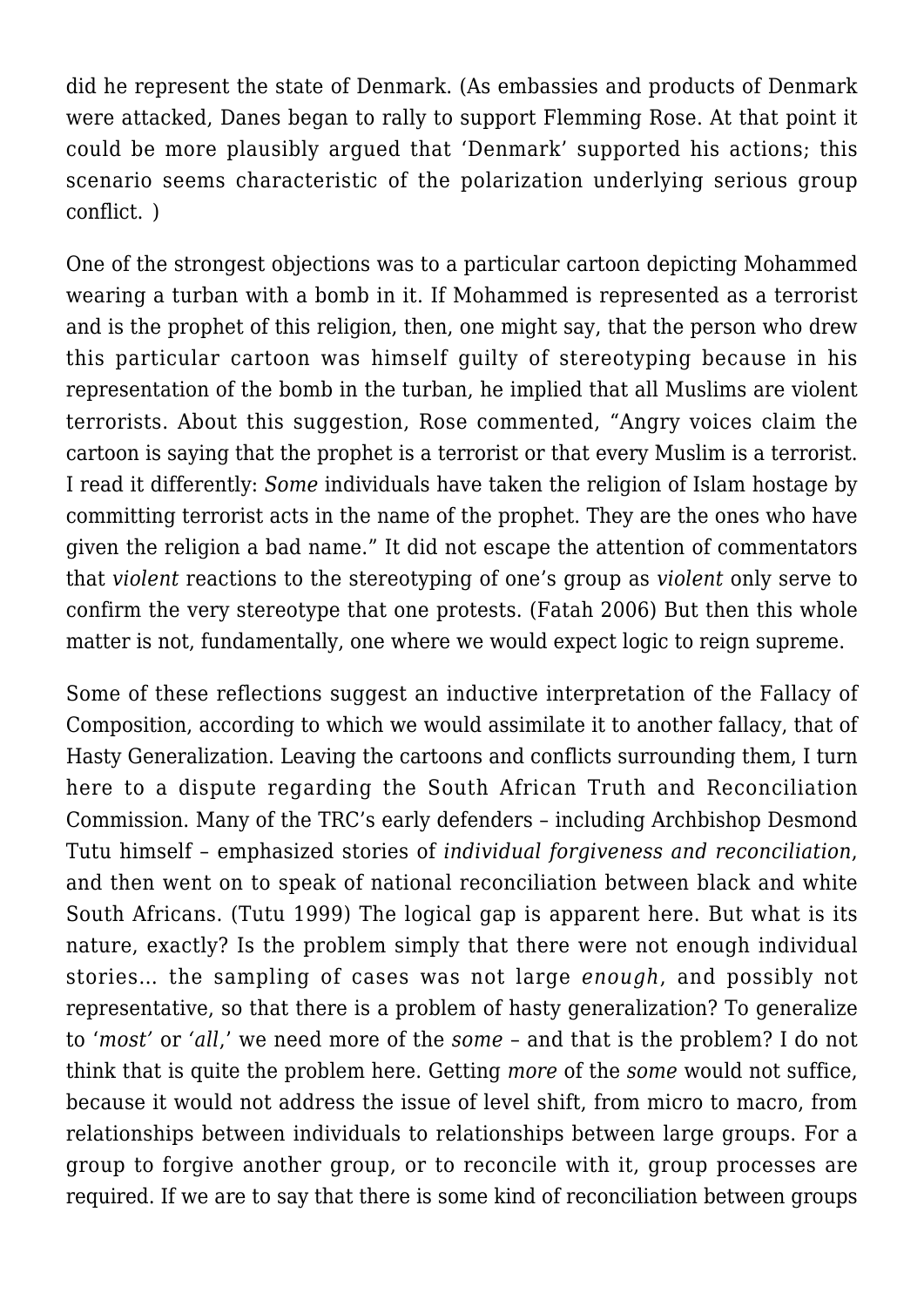that have previously been opposed, then we have to be able to speak of the attitudes of these groups (either aggregatively or collectively) and we have to characterize them as shifting in ways that are reconciliatory. Compositional problems arise here as they do not if our concern is straightforwardly a matter of Hasty Generalization.

It is sometimes suggested that the Fallacy of Composition can be understood as involving Equivocation. On this account, there is a shift of *meaning* when we move from micro to macro level. If we use the same terminology in both contexts, we ignore this shift, and reason on the basis of an equivocation. (Van Eemeren and Grootendorst 1992) For example, individuals may *remember* things, may experience traumas, and may *work through* those traumas in a quest for healing. People speak, as well, of the need on the part of nations and groups to remember aspects of the past and work through traumas that have been experienced by the nation, and heal. But what does such language mean in the context of a collectivity? There has to be a shift in meaning, and when we make compositional attribution, we ignore that fact. On this interpretation the Fallacy of Composition might seem to be reducible to another fallacy, that of Equivocation.

As with the brown cookie, there are instances in which an answer to these questions seems easy to come by. Consider, for instance, the case of acknowledgement. Many discussions of post-conflict processes call for acknowledgement, by nations and groups, of wrongs committed by agents acting on their instruction and behalf. And nations and groups really can acknowledge; it is easy to see what this means. A nation can, for example, establish memorial days, commission sculptures, build and maintain museums, issue official statements of apology and recognition, and establish institutions for funding projects. It is thereby acknowledging various historical facts, and committing itself to value judgments about them. So far as policy and expressive artifacts are concerned, collectivities are likely to have greater resources and more power than individuals. Individuals can acknowledge too. They typically do so by making statements of admission expressive of their beliefs and attitudes, and in the case of wrongdoing, those admissions allow that the acts were wrong, were done culpably, and should not be repeated. Groups are not disadvantaged compared to individuals when it comes to acknowledgement; in fact, given their greater resources, they may be more able to acknowledge and memorialize than are individuals.

But the fact that in this particular case and some others compositional attributions seem unproblematical only suggests a more general solution; it does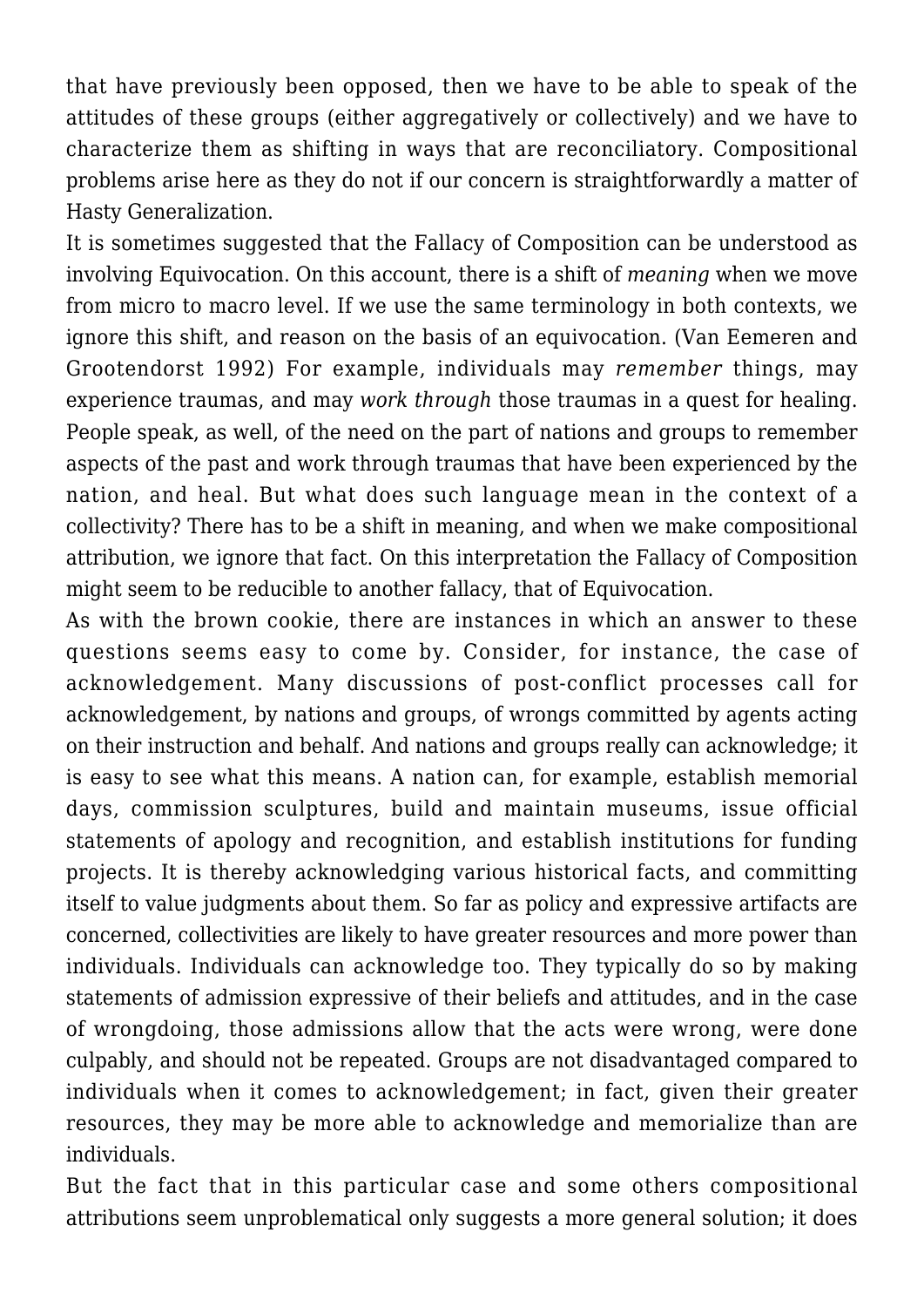not in itself provide one. General questions about the legitimacy of the shift have not disappeared. What would it mean for a *nation* to remember? To *forgive*? To show concern and generosity? *To deal with its past? To reconcile?* To say that there may be equivocation, that there is an alteration in meaning when we proceed from micro to macro, remains true for many cases. But these observations about equivocation do not fully handle the problem. What is the shift? What sorts of evidence (if any) can justify compositional attributions? The gap remains and must be bridged. How do we do it?

#### *Ways to Bridge the Gap*

There are human actions that are not the actions of individuals. These actions include such things as the singing of choral works, the waging of wars, and the conducting of national electoral campaigns. These are actions and they are human actions. It is people, human beings, who do these things. And people do not and in many cases cannot do them as individuals. So how do human beings do these things? How do we manage to sing the choral movement of Beethoven's Ninth Symphony? Conduct an election? Or dispatch troops to fight in a distant country? The answer is obvious: we do these things in organized groups, in which there are procedures and practices.

Suppose that the organizational structure is tight enough that a large group has a smaller sub-group authorized by its rules to deliberate and act in a range of cases. Let us call this sub-group the executive. Suppose further that the executive conducts deliberations in which people speak and reason together and reach decisions on the basis of its proceedings. In these deliberations, individuals put forward ideas and arguments and other individuals respond to them. Assuming even a modicum of democratic process in the case, the reasoning and decisions of the group are not necessarily those of any *individual* within it. There will be exchanges of information and judgment, argument, dialogue, and dialectical developments. The process in which various people make and respond to claims and arguments engages a number of people, and their arguments and responses affect each other. The decision may be said to *emerge* from the deliberations of the group, and may be deemed to be a joint decision. (Gilbert 1987)

Suppose, for example, that the executive of a political action group decides not to send messages out to members using the national postal system. It reaches this decision after deliberations involving considerations about possible delays and losses that its members claim to have occurred within in that system. Its decision with regard to this matter indicates an attitude that may be attributed to the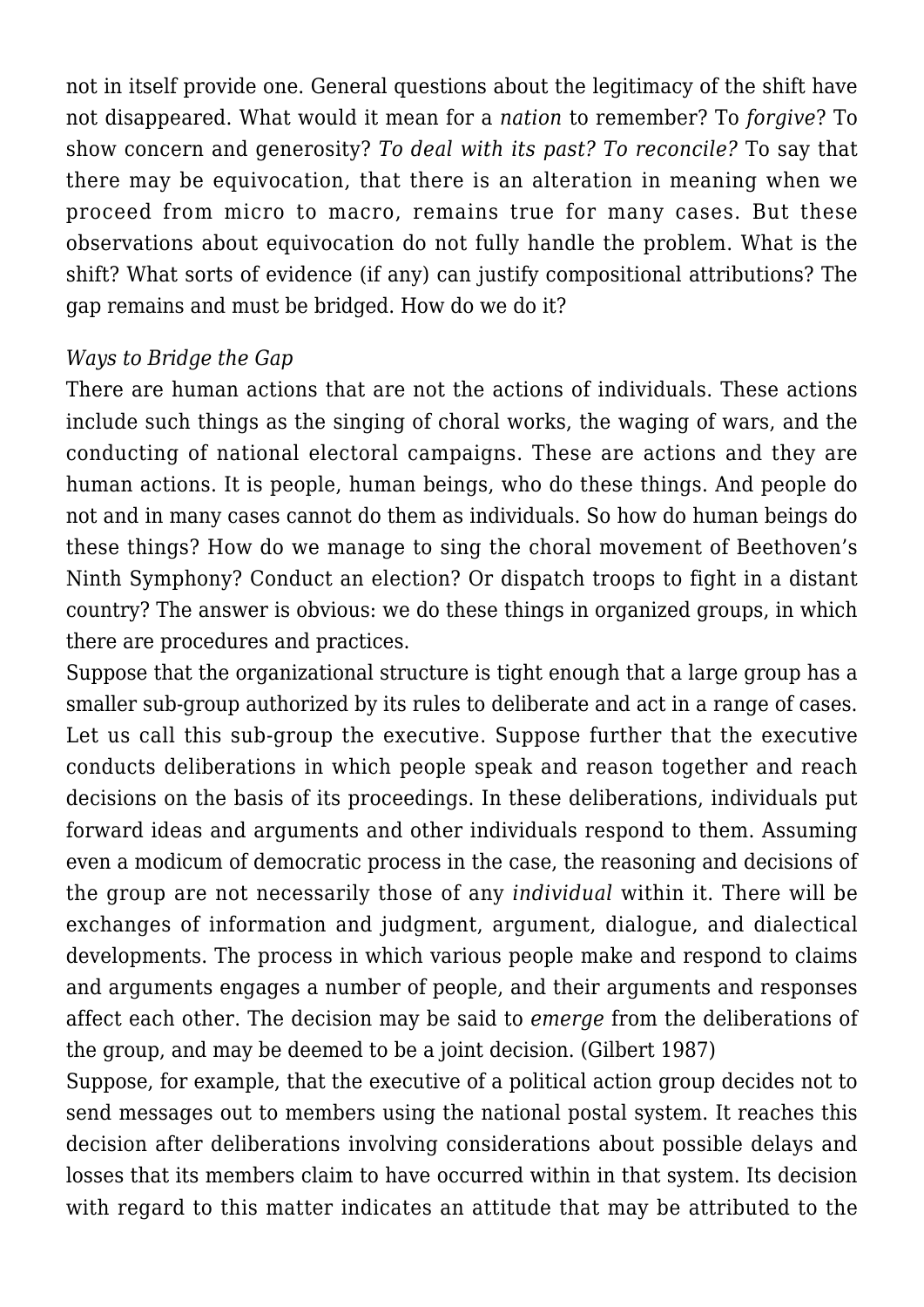executive. Its attitude is one of distrust in the postal system. If the executive decision is known to the larger group and not opposed by them, thereby being tacitly accepted, we can attribute the attitude to the larger group. To consider another illustration, suppose the executive of a judges' organization meets to consider criticisms of a number of judicial decisions on matters pertaining to gender and its deliberations cumulate in an executive decision to organize workshops to educate judges on the matter. Let us suppose that the executive comes up with a policy and recommendation for action. Given this decision by the executive, certain beliefs and attitudes can be attributed to it. For example, if the executive is recommending educational workshops for judges, on gender themes, it must believe that judges need more information and training about gender and legal process, and that these workshops could provide them. Given its authorized role, the beliefs and attitudes attributed to the smaller group may also be attributed to the larger group, presuming that most do not object given information about this initiative. By their failure to object, they may be said to indicate tacit consent to these policies and to the beliefs and attitudes indicated by them.

Relationships and processes affect results. I am proposing that in such cases the gap between *individual* attitudes and those of the *group* may be bridged by the facts of group process. What A,B,C,D, and E come up with after meeting together emerges from their discussion and – because it emerges in this way – is distinguishable from what any one of them would have come up with individually. There is something distinctive about the process in which the decision has been reached, because it has involved these individuals *in relationship* to each other. (Gilbert 1987, Graham 2002) The decision or action that results from the deliberations of the executive is a group product, attributable to the executive because it is a product of the interactions of its members, and attributable to the larger group if they tacitly consent. Because the decision or action can be attributed to this group, the intentional attitudes and beliefs implied can also be attributed to it.

The two members of a duet can speak directly to each other, but large groups cannot deliberate face-to-face. Canada cannot have a discussion except insofar as some representative persons have discussions in some contexts, and these discussions are publicized and become public. An obvious possibility is that of an explicit and authorized political process. If the context is that of the House of Commons in Ottawa, these participants are representative of the Canadian public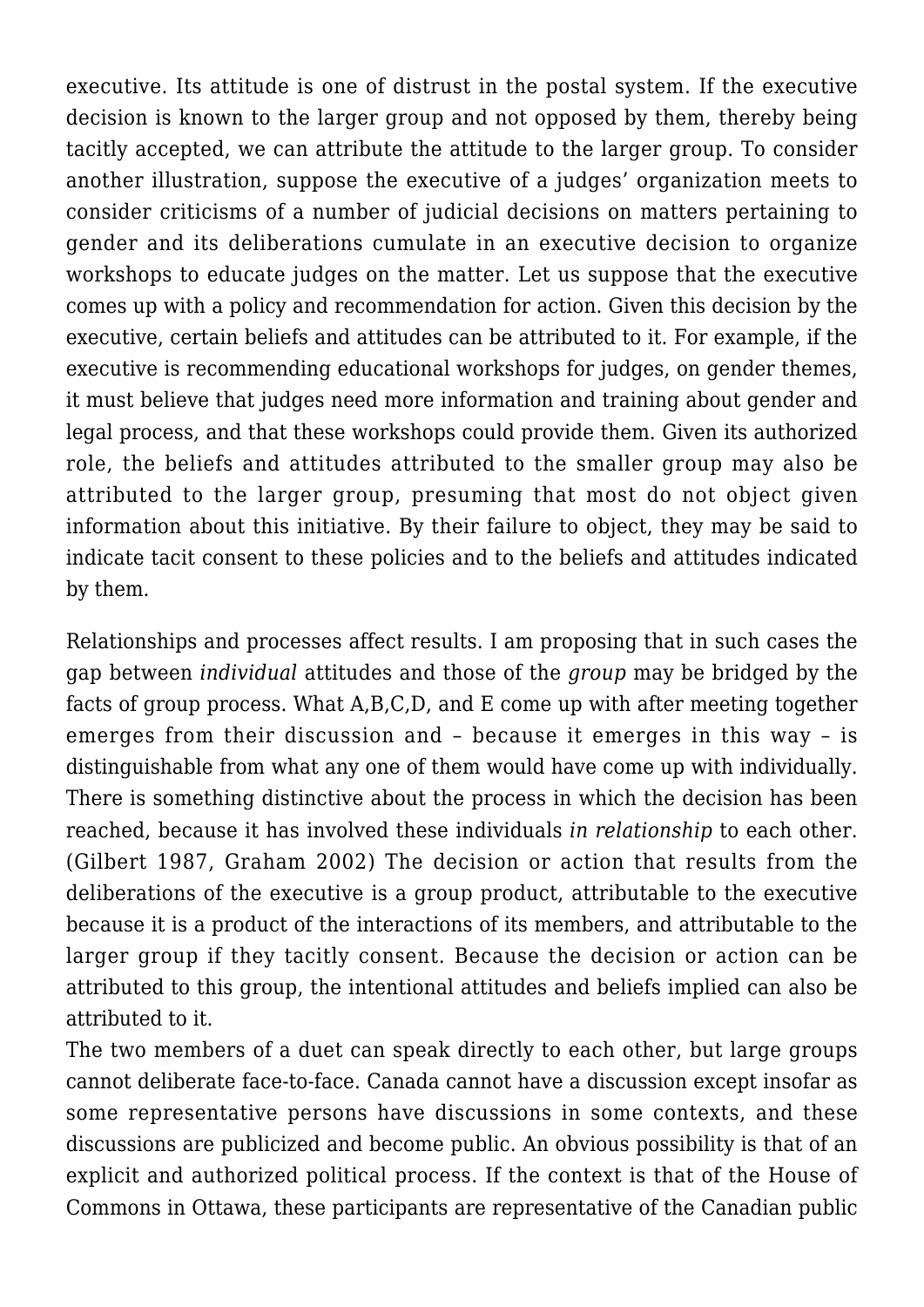because they have been elected in a process that is broadly accepted as legitimate. Given *representativeness* and *tacit consent*, policies adopted in the House of Commons can be regarded as those of Canada. Insofar as these policies are understood and stand unopposed, they can be attributed to Canada as a collectivity. The collectivity has engaged in deliberations and actions through its representatives.

A complication arises at this point. Where there is no group process, the problem of compositional attributions cannot be solved in this way. (May 1987, Graham 2002) What about more loosely organized groups or groups that are scarcely organized at all? It would seem that unorganized groups can act – as they do in various forms of street demonstration and protest. A recent example is that of extensive protests in Paris, with regard to the proposed law on youth employment. In some cases of street protest, people come together without there being a clear organizational structure constituting them as a collectivity. We may consider cases in which there is nothing like a designated executive enjoying powers granted by a collectivity in which persons are members or not. Suppose, for example, that 200,000 people have gathered in the center of Paris to express their discontent with a proposed law, and many of them are carrying signs and shouting slogans against that law. Given that participation in the protest is voluntary, given the context and the reasonable supposition that the meaning of signs and slogans is understood, it makes sense to attribute to these persons attitudes of opposition to the proposed law. (Indeed, the attribution of such attitudes is already implied when we describe a crowd as *protesting* the proposed law.')

But suppose now that one hundred or so of these people begin to engage in property violence. Let us say that they throw stones and smash the windows on cars shops. And suppose that such persons are a minority. Should we say that the protesting youth are engaging in property violence? That they are threatening, destructive? My account here would have the implication that these further attributions cannot be justified unless there is further evidence, according to which we would have grounds for attributing these attitudes to most of the individuals present or to the group as a whole. How do those present respond to the violence? Do they indicate support by cheering and joining in? Do they indicate opposition by shouting out against the violence or trying to prevent it? Or by leaving the scene? Do they indicate ambivalence and embarrassment by standing awkwardly by? If there is no predominant pattern of response in such a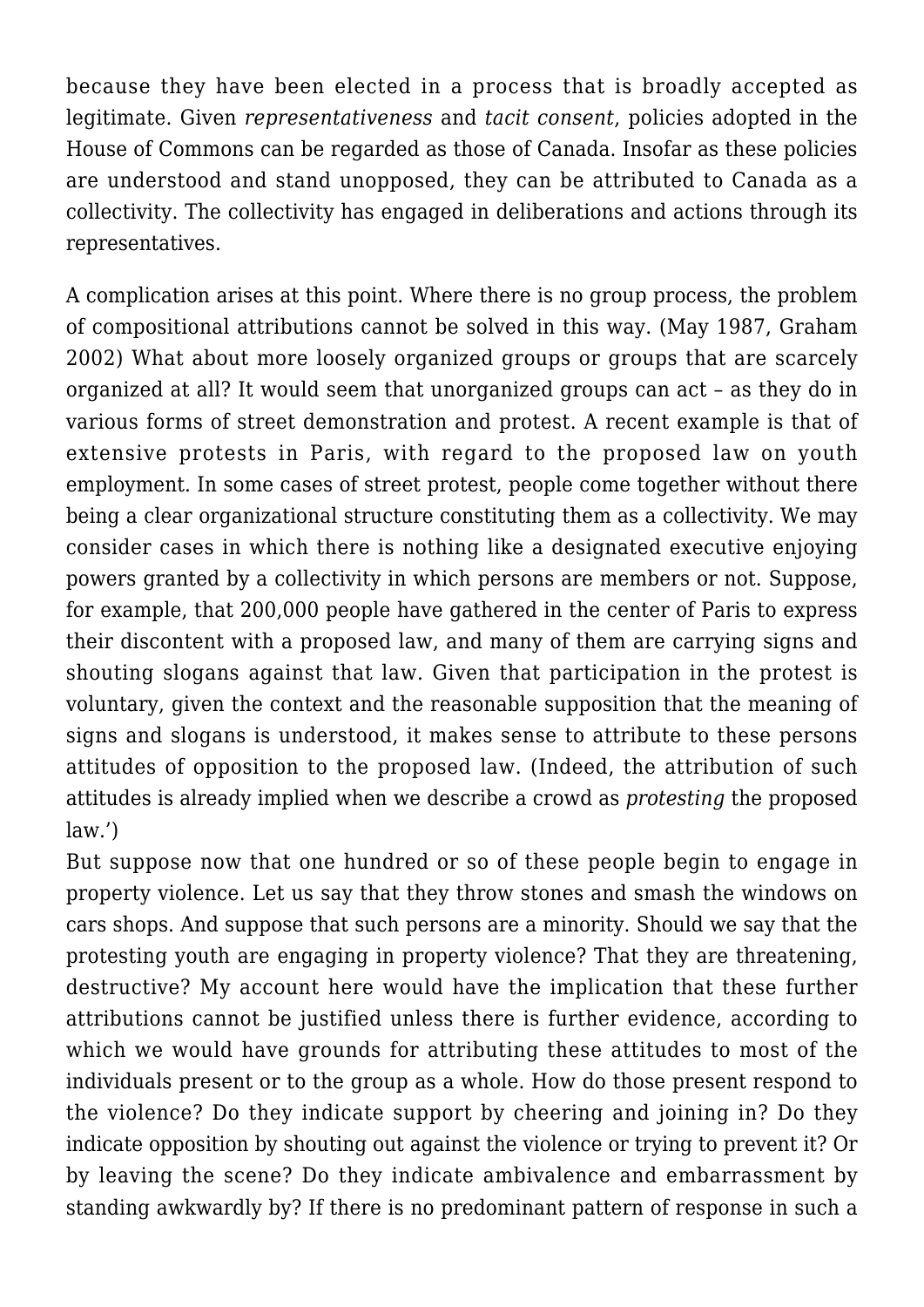case, given that there is no representative executive to speak for the group, we cannot attribute either approval or disapproval.

Clearly, my account of gap-bridging presupposes that there is organization within the group. When representativeness and tacit consent are less clear, it is difficult to justify attributions to the group as a whole or even to a majority of its members.

I have argued here that there is an important sense in which compositional attributions are problematic. When premises are about individuals and conclusions are about groups, there is gap in the argument. The existence and understanding of this gap underpin the tradition of the Fallacy of Composition. I have maintained here that this fallacy is genuine and important, and I believe there is much to learn by logically probing claims about 'the Danes,' 'the West,' 'Muslims,' and so on. Stereotypes, hasty generalizations, and unclear language often underlie simplistic polarization, at a cost both to accurate understanding and to decent relationships. For all the qualifications we may make about the individual/group dichotomy and the clarity of some concepts, there is a problem of compositional attributions. But I am arguing against any notion that all such attributions should be resisted. On the contrary, I have claimed that some of them are unobjectionable because they can warranted by a line of argument in which the gap is bridged. This warranting is most straightforward when groups are organized.

The gap defining the Fallacy of Composition can be bridged when group structures and relationships provide contexts for people to think together and act on the basis of their joint deliberations. We can understand how the deliberations and actions of an interactive group provide grounds for attributing to it attitudes and beliefs. By these mechanisms, the problem of *too little* is addressed. It does not matter that the group itself does not have consciousness, because intentional attitudes can be correctly attributed to it on the basis of interactions between its members. Then, in virtue of *representativeness* and *tacit consent,* we can see how those attitudes and beliefs can also be said to characterize a larger group. These features show how the problem of *too much* is resolved. Putting together emergence, representativeness, and tacit consent, we are able to bridge the gap constitutive of the Fallacy of Composition as it applies to groups and individuals.

#### REFERENCES

Cohen, S. 2001. *States of Denial: Knowing about Atrocities and Suffering*.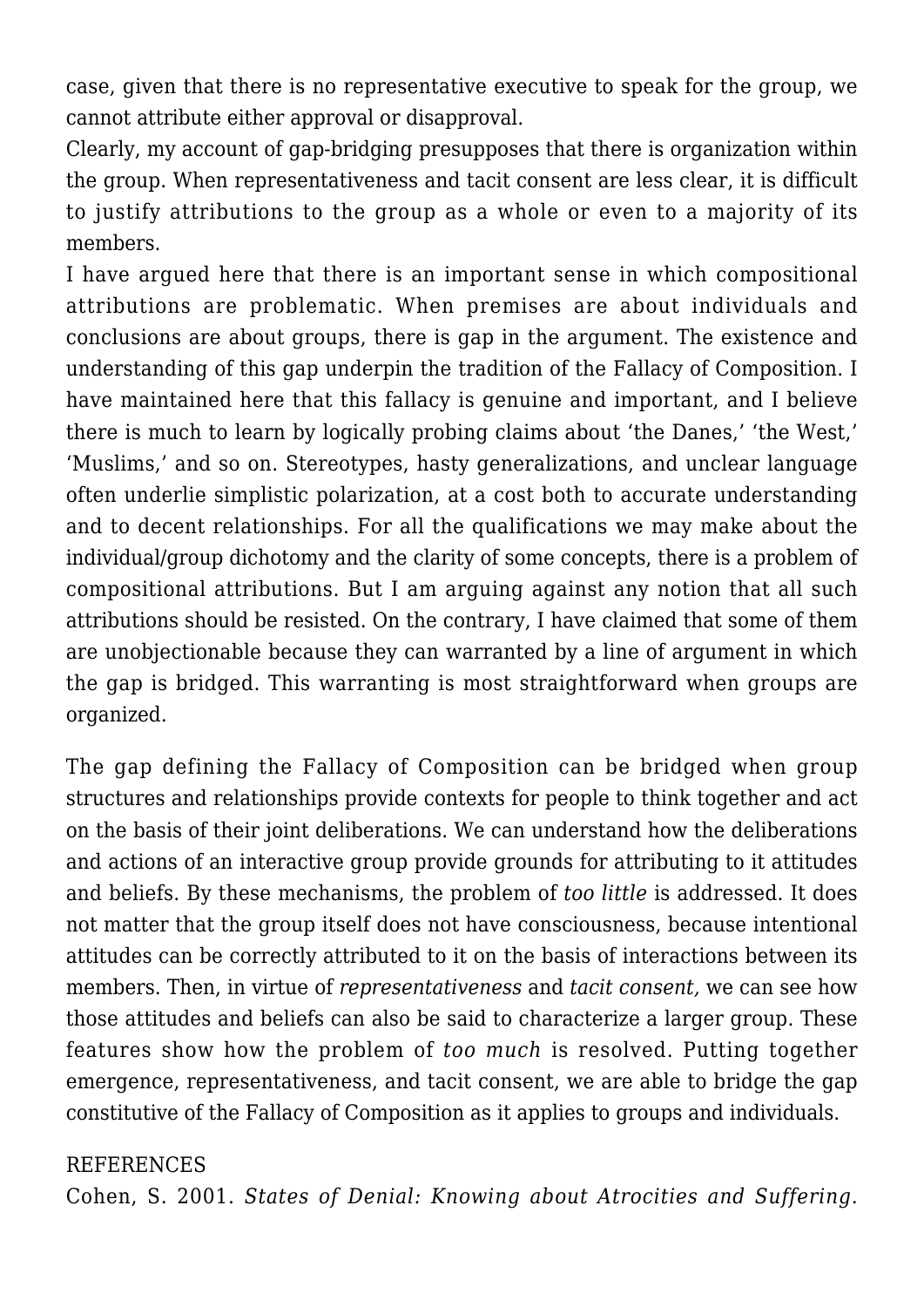Cambridge, UK: Polity Press 2001.

Dwyer, Susan 2003. "Reconciliation for Realists" in C.A.L. Prager and Trudy Govier, editors, *Dilemmas of Reconciliation*. Waterloo, ON: Wilfrid Laurier University Press 2003.

Eemeren, Frans H. van and Rob Grootendorst 1992. *Argumentation, Communication, and Fallacies*. Hillsdale, NJ: Lawrence Erlbaum Associates.

Eemeren, F.H. van and Rob Grootendorst and F. Snoeck-Henkemans. 1996. *Fundamentals of Argumentation Theory: A Handbook of Historical Backgrounds and Contemporary Developments.* Mahweh, NJ: Erlbaum Associates.

Eemeren, F.H. van and Rob Grootendorst, 2003. *A Systematic Theory of Argument: The Pragma-Dialectical Approach.* Cambridge, UK: Cambridge University Press.

Fatah, Tarek 2006. "What Would the Prophet Have Done?" *Globe and Mail*, February 5.

French, Peter 1984. *Collective and Corporate Responsibility*. New York: Columbia University Press.

Gilbert, Margaret 1987. "Modelling Collective Belief." *Synthese* 73, 105 – 203.

Govier, Trudy 1987. *Problems of Argument Analysis and Evaluation.* Dordrecht, NL and Berlin: Foris/ de Gruyter.

Govier, Trudy 1997*. Social Trust and Human Communities*. Kingston and Montreal: McGill-Queen's University Press.

Govier, Trudy 1999. *The Philosophy of Argument.* Newport News, NJ: Vale Press. Govier, Trudy 2002*. Forgiveness and Revenge.* London: Routledge 2002.

Hume, David 1975. *A Treatise of Human Nature*, edited by L.A. Selby-Bigge, second edition revised by P.H. Nidditch. Oxford: Clarendon Press.

Johnson, Ralph 2000*. Manifest Rationality: A Pragmatic Theory of Argument.* Mahweh, NJ: Erlbaum Associates.

May, Larry 1987. *The Morality of Groups .* Notre Dame: University of Notre Dame Press.

Moody-Adams, Michele 1997. *Fieldwork in Familiar Places: Morality, Culture and Philosophy*. Cambridge, MA: Harvard University Press.

Rose, Flemming 2006. "Why I Published Those Cartoons," *Washington Post* February 19.

Tutu, Desmond 1999. *No Future Without Forgiveness.* New York: Doubleday.

Walton, Douglas and John Woods. 1975. "Composition and Division" *Studia Logica* 36, 381 – 406.

Walton, Douglas. 1995. *A Pragmatic Theory of Fallacy*. Tuscaloosa, Alabama: